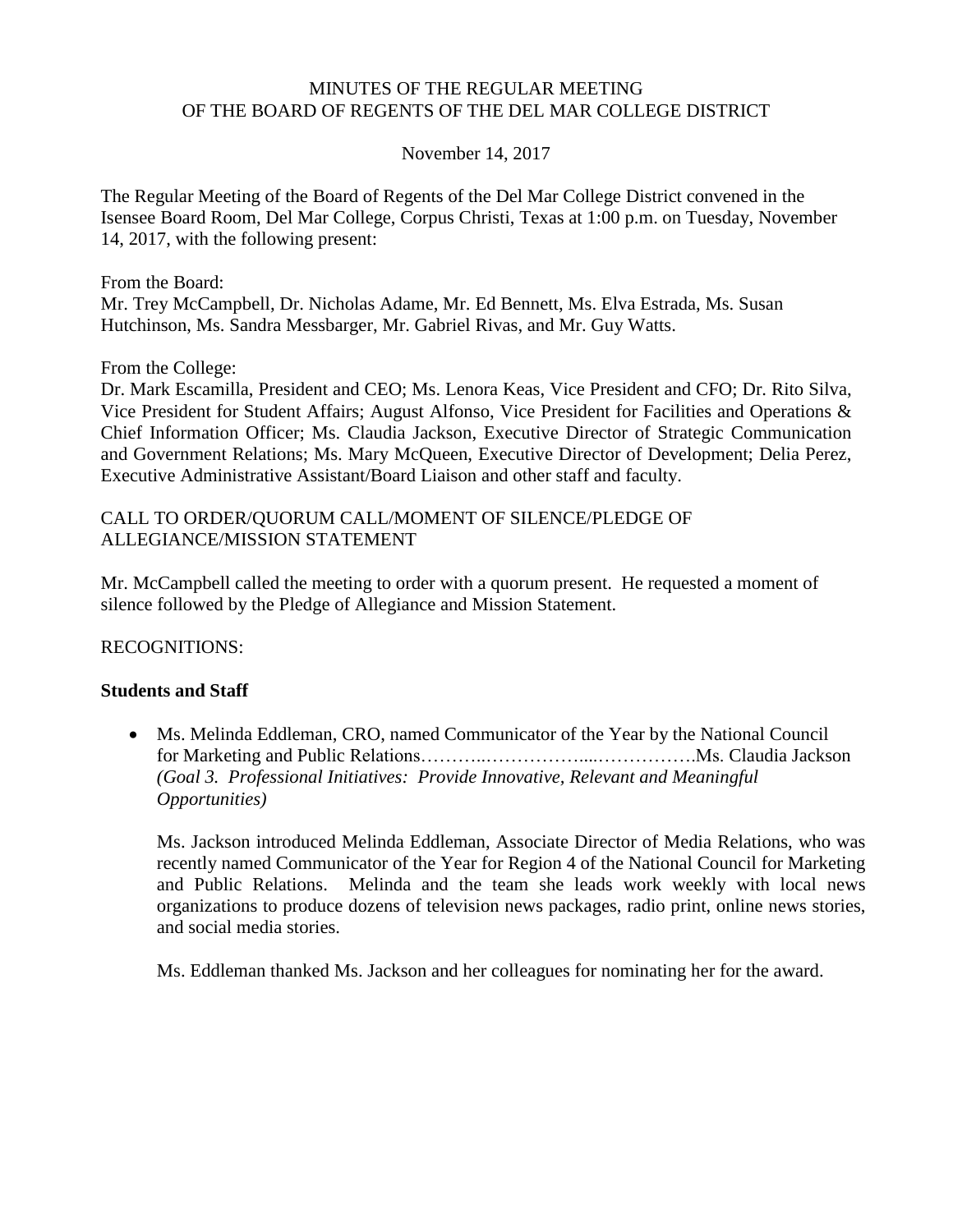Ms. Patricia Benavides-Dominguez, selected to the RTA Board of Directors

………………………………………………………………………..………..Dr. Rito Silva *(Goal 6. Partnerships: Expand Opportunities for Mutually-Beneficial Alliances)*

Dr. Silva announced that Patricia Benavides-Dominguez, Dean of Student Outreach and Enrollment Services, was recently appointed to the Board of Directors of the Corpus Christi Regional Transportation Authority. She will be a wonderful advocate to our students, employees, and general community who depend on public transportation.

Ms. Benavides-Dominguez thanked them for the opportunity to serve on the Board and represent the community and Del Mar College.

# STAFF REPORTS:

 2014-2016 Clery Act Statistics........……………………….……………Ms. Lauren White *(Goal 5. Advocacy: Advance the College Mission Through Effective Governance and Positioning)*

Ms. Lauren White, Chief of Security, provided an update on statistics from the Clery Act. The Board packet contained the 2014-2016 Annual Security and Safety Report, with the statistics covering 2014, 2015, and 2016. The Clery Act statistics are for the calendar year, January through December. See included [2014-2016](http://www.delmar.edu/WorkArea/DownloadAsset.aspx?id=2147486229) Clery Act Statistics.

Dr. Escamilla stated that this is important data, and every year in November the statistics are reported as part of the Clery Act, which is a federal law. This data can be found on the College's website.

Ms. White responded to questions from the Regents.

 Tax Increment Reinvestment Zone #3 Update…………………….....Ms. Claudia Jackson *(Goal 7. Resources: Ensure Strong Financial and Operational Capacity)*

Ms. Jackson reported that the College along with the City and County, participate in the Tax Increment Reinvestment Zone #3 which covers the downtown Corpus Christi area. The goal of the initiative is to revitalize downtown rundown and abandoned properties, improve residential options and walkability downtown, and increase the taxable value of the core of our city. The past three years the TIRZ funds have pledged \$7.5 million to incentives to various projects. If these projects perform as planned, they will add over \$100 million in tax value back to the District.

Ms. Jackson reviewed the projects that TIRZ #3 has invested in over the past few years. She responded to questions from the Regents.

\_\_\_\_\_\_\_\_\_\_\_\_\_\_\_\_\_\_\_\_\_\_\_\_\_\_\_\_\_\_\_\_\_\_\_\_\_\_\_\_\_\_\_\_\_\_\_\_\_\_\_\_\_\_\_\_\_\_\_\_\_\_\_\_\_\_\_\_\_\_\_\_\_\_\_\_\_\_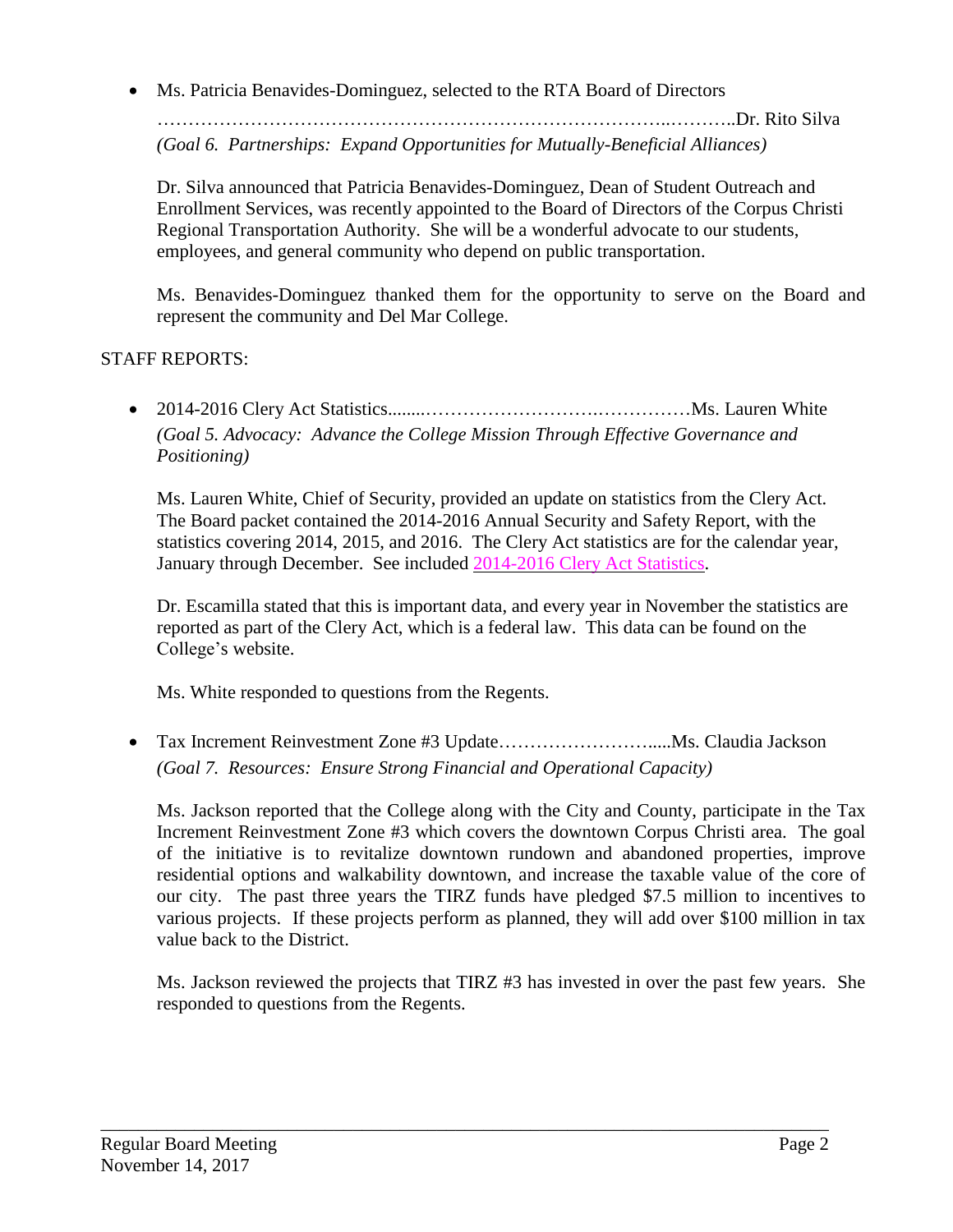# COLLEGE PRESIDENT'S REPORT…………………………………...……Dr. Mark Escamilla

• October 20-21, 2017: Over the Edge Update *(Goal 5. Advocacy: Advance the College Mission Through Effective Governance and Positioning)*

Dr. Escamilla reported that on October  $20<sup>th</sup>$  and  $21<sup>st</sup>$  the Foundation led the first annual Over the Edge fundraiser. Many people, including Chairman McCampbell and himself rappelled from over the top of the Holiday Inn Downtown. He and Chairman McCampbell rappelled at the same time and it was a blast. Many others joined in, including Chris Adler, Jim Boggs, Trustee Gene Seaman and many others. He thanked everyone that contributed and it was a stellar success.

Ms. McQueen reported that Dr. Escamilla raised \$11,000.

Mr. McCampbell stated that it was a blast; he encouraged individuals that think they can't go over the edge.

• October 25-26, 2017: Legislative Committee and TACC Quarterly Meetings *(Goal 5. Advocacy: Advance the College Mission Through Effective Governance and Positioning)*

On October  $25<sup>th</sup>$  and  $26<sup>th</sup>$  Dr. Escamilla attended the Legislative Committee and the quarterly meeting of the Texas Association of Community Colleges. They have kicked off their legislative efforts in earnest and will have much more information over the next few months.

• November 1, 2017: Biotechnology Articulation Agreement Signing with Texas A&M Corpus Christi *(Goal 1. Student Learning Success: Ensure Exceptional Educational Opportunities for All Students)*

On November 1<sup>st</sup> the Biotechnology Articulation Agreement signing with Texas A&M Corpus Christi was formalized on campus at the Garcia Science Building. He thanked Dr. Kelly Quintanilla for being a great colleague and partner.

• November 8, 2017: House of Representatives Disaster Impact and Recovery Public Hearing, CED *(Goal 5. Advocacy: Advance the College Mission Through Effective Governance and Positioning)*

\_\_\_\_\_\_\_\_\_\_\_\_\_\_\_\_\_\_\_\_\_\_\_\_\_\_\_\_\_\_\_\_\_\_\_\_\_\_\_\_\_\_\_\_\_\_\_\_\_\_\_\_\_\_\_\_\_\_\_\_\_\_\_\_\_\_\_\_\_\_\_\_\_\_\_\_\_\_

On November 8<sup>th</sup> the College hosted the House of Representatives Disaster Impact and Recovery Public Hearing, led by Chairman Zerwas. This was a delegation of legislators from around the state who are very interested in our recovery efforts in the Coastal Bend. Dr. Escamilla thanked Representative Todd Hunter and team and our local delegation, Senator Chuy Hinojosa and Representative Abel Herrero and all of their efforts for putting this together.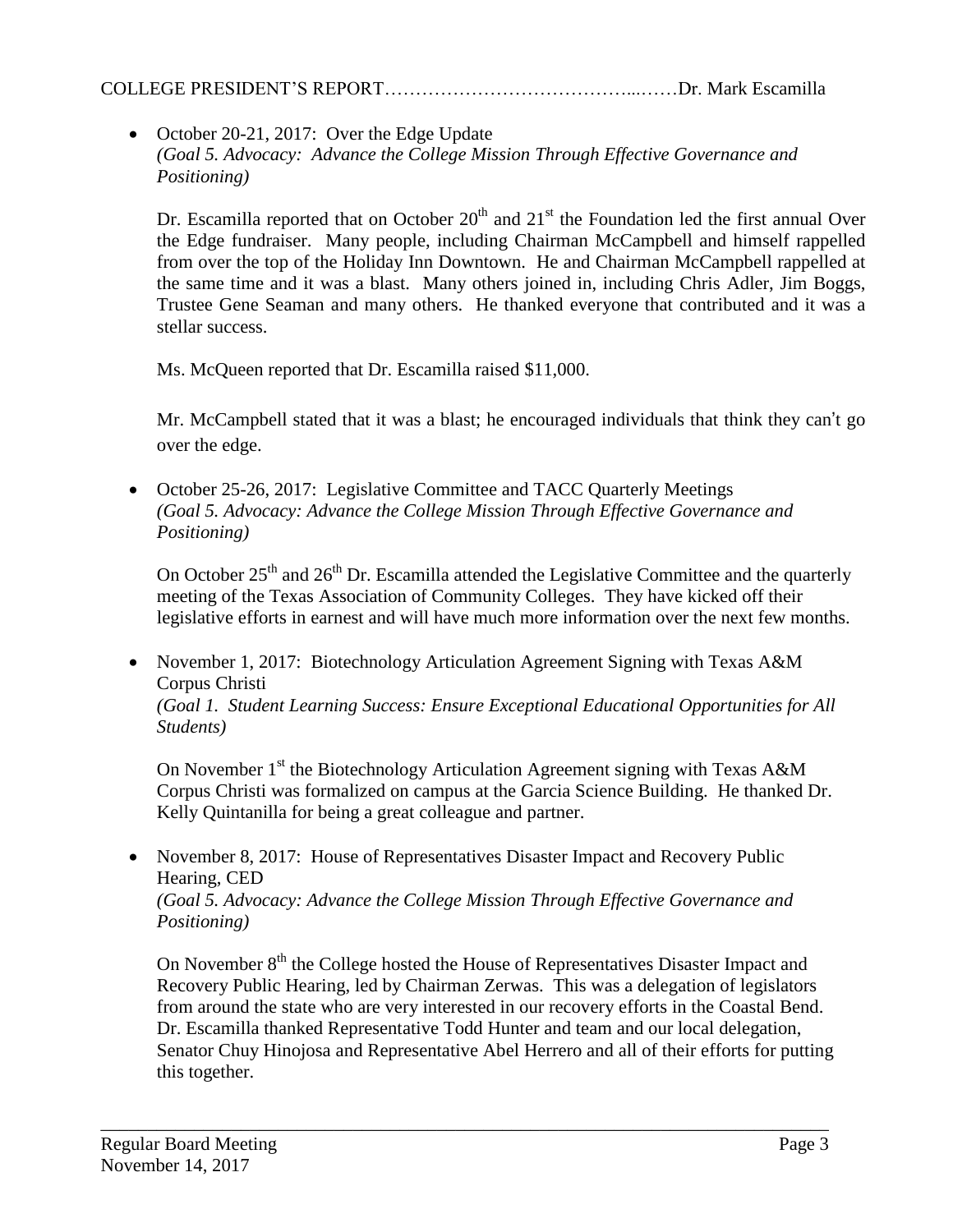• November 10, 2017: MOU Signing, DMC & Laredo Community College *(Goal 6. Partnerships: Expand Opportunities for Mutually-Beneficial Alliances)*

Dr. Escamilla took part in a MOU signing on November  $10<sup>th</sup>$  with Laredo Community College, Texas College, and Southwest Texas Jr. College; it was primarily a ceremonial linking of arms that showed support for their new colleague, Dr. Ricardo Solis of Laredo Community College and his Board of Trustees. On Saturday the  $11<sup>th</sup>$  Dr. Escamilla took part in the Latino Male Initiative, which focuses on Hispanic male students and their completion efforts. He is honored to say that Del Mar College has a similar initiative, Project Males, Men of Color.

### PENDING BUSINESS:

Status Report on Requested Information *(Goal 5 – Advocacy: Advance the College Mission Through Effective Governance and Positioning)*

# CONSENT AGENDA

#### Notice to the Public

*The following items are of a routine or administrative nature. The Board of Regents has been furnished with background and support material on each item, and/or it has been discussed at a previous meeting. All items will be acted upon by one vote without being discussed separately unless requested by a Board member or a citizen, in which event the item(s) will immediately be withdrawn for individual consideration in their normal sequence after the items not requiring separate discussion have been acted upon. The remaining items will be adopted by one vote.*

### CONSENT MOTIONS:

*(At this point the Board will vote on all motions not removed for individual consideration.)*

# ITEMS FOR DISCUSSION AND POSSIBLE ACTION:

1. Approval of Minutes: Called Meeting, August 21, 2017 Called Meeting, Public Hearing on College Budget for FY 2017-2018, August 21, 2017 Called Meeting, Public Hearing, Tax Rate for FY 2017-2018, August 21, 2017 Emergency Meeting, August 31, 2017 Called Meeting, Public Hearing, Tax Rate for FY 2017-2018, September 6, 2017 Workshop, September 12, 2017 Regular Board Meeting, September 12, 2017 *(Goal 5. Advocacy: Advance the College Mission Through Effective Governance and Positioning)*

\_\_\_\_\_\_\_\_\_\_\_\_\_\_\_\_\_\_\_\_\_\_\_\_\_\_\_\_\_\_\_\_\_\_\_\_\_\_\_\_\_\_\_\_\_\_\_\_\_\_\_\_\_\_\_\_\_\_\_\_\_\_\_\_\_\_\_\_\_\_\_\_\_\_\_\_\_\_

- 2. Acceptance of Investments for October 2017 *(Goal 7. Resources: Ensure Strong Financial and Operational Capacity)*
- 3. Acceptance of Financial Statement for September 2017 *(Goal 7. Resources: Ensure Strong Financial and Operational Capacity)*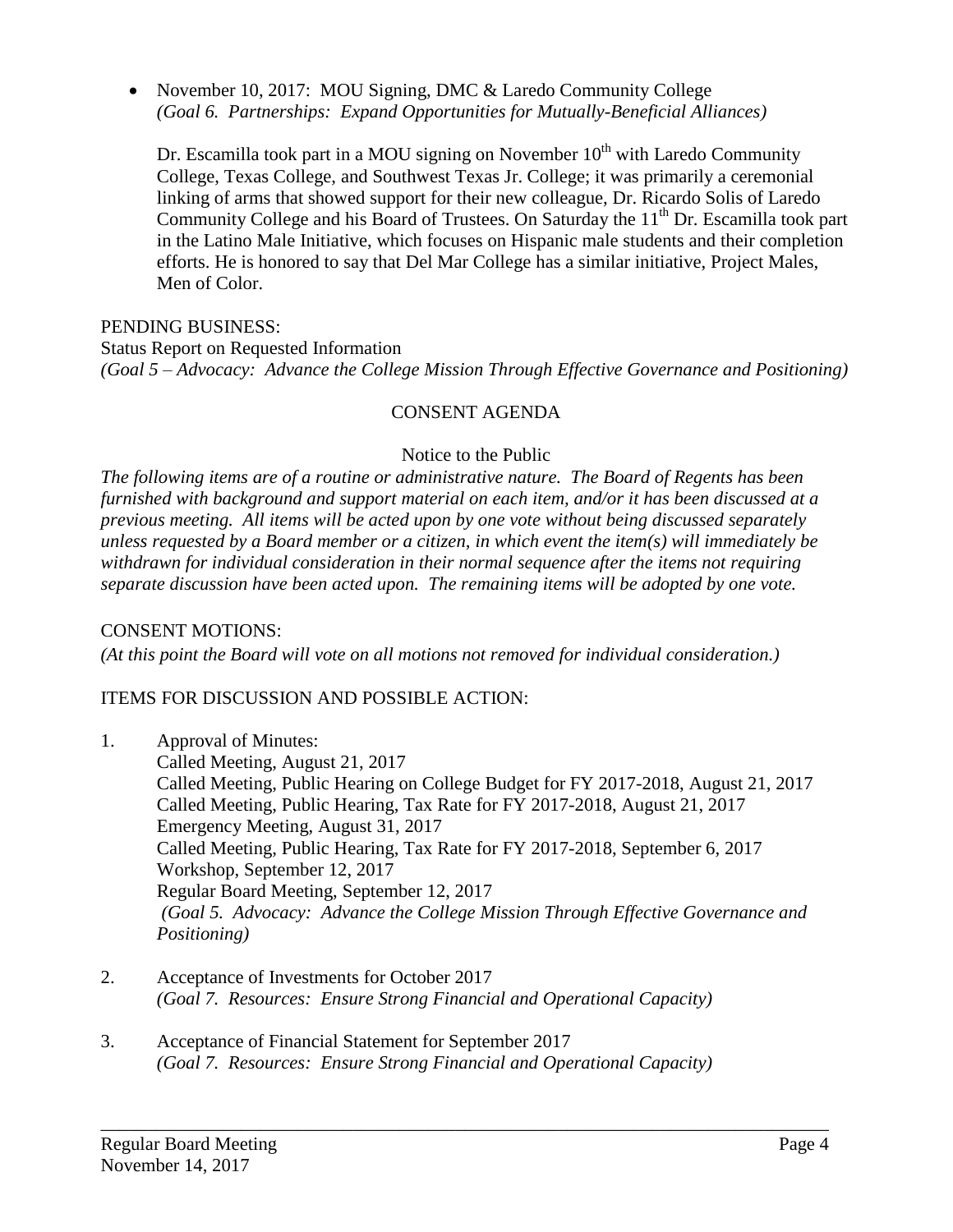Mr. Rivas made a motion to approve the consent agenda items. Ms. Messbarger seconded the motion. There was no further discussion from the Board. There were no public comments. A voice vote was taken and the motion carried unanimously, 8-0, amongst Regents present, with Regents McCampbell, Adame, Bennett, Estrada, Hutchinson, Messbarger, Rivas, and Watts in favor.

# REGULAR AGENDA

4. Discussion and possible action related to revisions proposed to B5.27.5 Family and Medical Leave Act of 1993 Policy………………….……………..Ms. Tammy McDonald *(Goal 3. Professional Initiatives: Provide Innovative, Relevant and Meaningful Opportunities)*

Ms. McDonald reported that the Family and Medical Leave Act contained revisions to one section of the policy, and is a result of the College's Internal Audit. One of the recommendations was to better define what an eligible employee is and that is the revision they are bringing forward for the Board's review and approval.

Ms. McDonald responded to questions from the Regents.

Mr. Rivas made a motion to approve the agenda item. Ms. Estrada seconded the motion. There was no further discussion from the Board. There were no public comments. A voice vote was taken and the motion carried unanimously, 8-0, amongst Regents present, with Regents McCampbell, Adame, Bennett, Estrada, Hutchinson, Messbarger, Rivas, and Watts in favor.

The Board Chair reordered the meeting (with no objection) as follows:

GENERAL PUBLIC COMMENTS (Non-Agenda Items):

Mr. Jack Gordy: Changes to bylaws and his recommendation for Closed Session items in this Regular Board Meeting to be discussed in public.

- 6. CLOSED SESSION pursuant to:
- B. **Tex. Gov't. Code § 551.074(a)(1)**: (Personnel Matters), regarding the appointment, employment, evaluation, reassignment, duties, discipline, or dismissal of a public officer or employee, including 1.) appointment of representative to Nueces County Appraisal District Board.

\_\_\_\_\_\_\_\_\_\_\_\_\_\_\_\_\_\_\_\_\_\_\_\_\_\_\_\_\_\_\_\_\_\_\_\_\_\_\_\_\_\_\_\_\_\_\_\_\_\_\_\_\_\_\_\_\_\_\_\_\_\_\_\_\_\_\_\_\_\_\_\_\_\_\_\_\_\_

The Board went into Closed Session at 1:30 p.m.

The Board reconvened in Open Session at 1:47 p.m.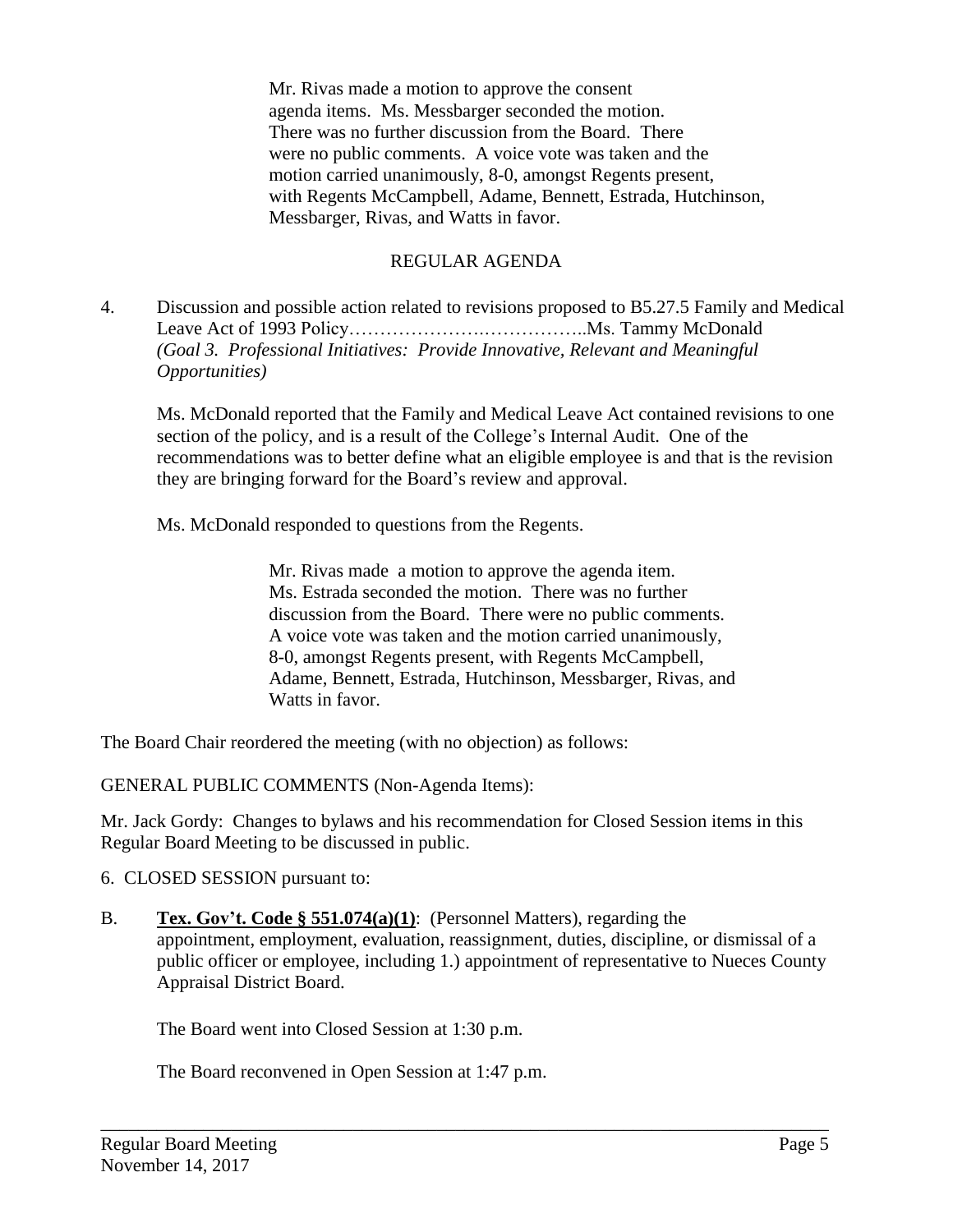5. Discussion and possible action related to the appointment of a representative to the Nueces County Tax Appraisal District Board of Directors………...Mr. Trey McCampbell *(Goal 6. Partnerships: Expand Opportunities for Mutually-Beneficial Alliances)*

Mr. McCampbell stated that several legislative sessions ago the state passed a law that allowed the appraisal district to expand its Board of Directors and the College was given a seat on the Nueces County Appraisal District Board. Mr. Eugene Bouligny has served two two-year terms as the College's representative and opted not to renew his appointment. Several months ago a notification was posted that the College was looking for someone to represent them on the Nueces County Tax Appraisal District Board of Directors and there was one applicant, Mr. Armando Chapa.

Mr. Chapa introduced himself, provided his background and explained his interest in the appointment to the Nueces County Appraisal District as the College's representative. Mr. Chapa has dedicated over 40 years of his career to public service, with 36 of those years at the City of Corpus Christi.

> Mr. Rivas made a motion to approve the appointment of Mr. Chapa to the Nueces County Appraisal District Board of Directors. Ms. Estrada seconded the motion. There was no further discussion from the Board. There were no public comments. A voice vote was taken and the motion carried unanimously, 8-0, amongst Regents present, with Regents McCampbell, Adame, Bennett, Estrada, Hutchinson, Messbarger, Rivas, and Watts in favor.

- 6. CLOSED SESSION pursuant to:
- A. **Tex. Gov't. Code § 551.071**: (Consultation with legal counsel), regarding pending or contemplated litigation or claims (including Cause No. 2012-CCV-61123-2 Bruce Olson vs. Del Mar College), or a settlement offer; and, the seeking of legal advice from counsel on pending legal or contemplated matters or claims;
- B. **Tex. Gov't. Code § 551.074(a)(1)**: (Personnel Matters), regarding the appointment, employment, evaluation, reassignment, duties, discipline, or dismissal of a public officer or employee, including 1.) appointment of representative to Nueces County Appraisal District Board., and 2.) Review of Regent's Duties, Responsibilities and Statement of Ethics (Regent Guy Watts), and potential Board action for violation of Regent's Duties and Responsibilities; and,
- C. **Tex. Gov't Code § 551.087**: (Deliberation Regarding Economic Development), regarding the discussion or deliberation of information and/or an offer of a financial or other incentive received from a business prospect engaged in economic development negotiations with Del Mar College, with possible discussion and action in open session.

\_\_\_\_\_\_\_\_\_\_\_\_\_\_\_\_\_\_\_\_\_\_\_\_\_\_\_\_\_\_\_\_\_\_\_\_\_\_\_\_\_\_\_\_\_\_\_\_\_\_\_\_\_\_\_\_\_\_\_\_\_\_\_\_\_\_\_\_\_\_\_\_\_\_\_\_\_\_